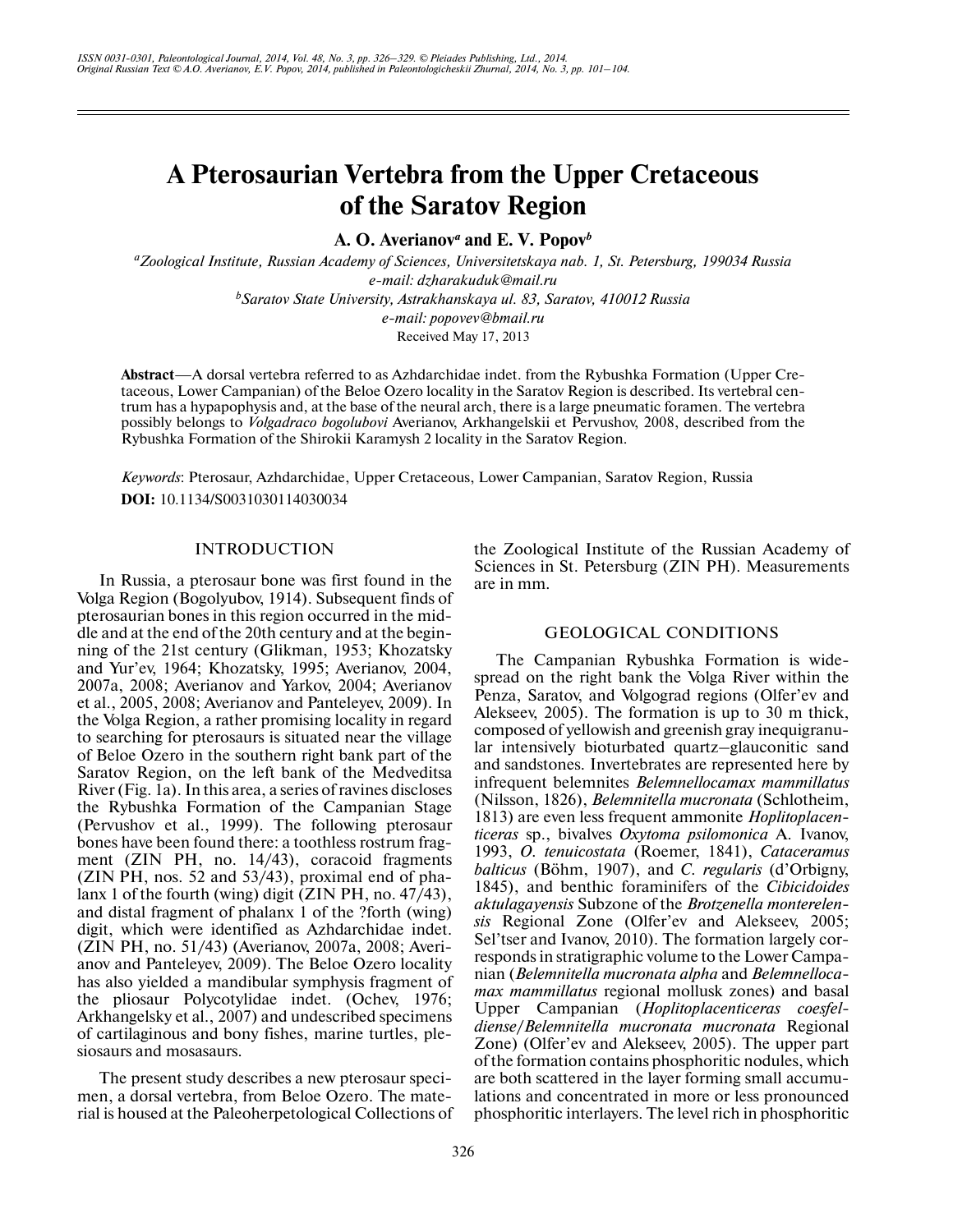nodules is distinct in the region and contains a diverse assemblage of cartilaginous and bony fishes, turtles, plesiosaurs, mosasaurs, and less frequent members of subaquatic (hesperornises) and continental (?island) fauna (pterosaurs) (Panteleyev et al., 2004; Pervushov et al., 2012).

A simplified lithological column of the Beloe Ozero locality (with the point of observation at SBO-2, 1 km northeast of the village) is shown in Fig. 1b. Verte brates occur in a phosphoritic interbed (Bed 4), and just above (Bed 3) and below (Bed 5) it. The fossil fauna from the phosphoritic interbed includes infre quent invertebrates bivalve and gastropod molds, phosphatic shells of linguliform brachiopods (Ivanov, 1995). Vertebrates are mostly represented by teeth and bone fragments of bony fishes (including Enchodon tidae), teeth of elasmobranches [*Cretolamna appendic ulata* (Agassiz, 1843), *Squalicorax kaupi* (Agassiz, 1843), *Pseudocorax laevis* Leriche, 1906, *Archaeola mna kopingensis* (Davis, 1890), *Eostriatolamia* sp., *Heterodontus* sp. (accompanied by spines of the dorsal fins), *Squatina hasei* Leriche, 1927, and *Squatirhina* sp.], dental plates of the chimaeroid fishes *Ischyodus bifur catus* Case, 1978 (with spines of the dorsal fins), *Amy lodon karamysh* Averianov et Popov, 1995, *Edaphodon* sp., and *Elasmodus* sp. Abundant fish coproliths (including large, up to 5 cm long, spiral coproliths of elasmobranches). In addition, isolated, frequently fragmentary bones of marine reptiles (plesiosaurs, mosasaurs, turtles) have been recorded.

Enclosing sand of Bed 5 contains infrequent verte brate specimens of finer preservation and weaker phosphatization. Autochthonously buried shells of linguliform brachiopods and thin bones and scales of small teleostean fishes, probably buried in decapod burrows, are also common here. Specimen ZIN PH, no. 55/43, which was found in the thalweg of a gully (non in situ), could have come from Bed 5, judging from its phosphatization character and color. Beds 1–3 are dated Late Campanian and Bed 4 is regarded as Late Campanian, with admixture of a redeposited Early Campanian fauna (E.M. Pervushov, personal commu nication); Bed 5 and, hence, specimen ZIN PH, no. 55/43 are dated here as Early Campanian.

## DESCRIPTION OF THE VERTEBRA

The dorsal vertebra in question (specimen ZIN PH, no. 55/43; Fig. 2) is rather large; its centrum is 19.5 mm long; the anterior articular facet is 24.4 wide and 17.8 mm high and the posterior articu lar facet is 23.6 mm wide and 16.8 mm high. The ver tebral centrum is procoelous, spool-shaped, with a deeply concave anterior articular facet (cotyle) and convex posterior articular facet (condyle). The ante rior articular facet is cordate, with a deep notch at the middle of the dorsal edge and ventrally projecting hypapophysis at the middle of the ventral edge. The articular facet has short, but deep grooves, which are



Fig. 1. Geographical position of the Campanian (Upper Cretaceous) vertebrate localities of Beloe Ozero (SBO) and Shirokii Karamysh 2 (ShK-2) in the central part of the Saratov Region (a); and lithological column of the geolog ical section of the Beloe Ozero locality (observed at point SBO-2, 2011). The bed where the vertebra ZIN PH, no. 55/43 was presumably found is marked by a horizontal arrow. Designations in the lithological column: (1) sili ceous sandstone, (2) silty sand, (3) inequigranular sand, (4) phosphoritic nodules, (5) glauconite, (6) bioturbation, (7) thin-walled shells of linguliform brachiopods, (8) scales and bones of small teleostean fishes, including those buried in (?) decapod burrows.

probably traces of blood vessels extending radially from the dorsal incisure. The posterior articular facet is similar in shape and somewhat smaller than the anterior facet. It also has a deep dorsal incisure. In the middle of the posterior articular facet, there is a hori zontal groove, which probably provided attachment area for the intervertebral disk. The ventral surface of the vertebral centrum is convex in frontal plane and concave in sagittal plane. The dorsal surface of the ver tebral centrum forms a deep fossa between the dorsal incisures of articular facets, with a narrow longitudinal slit at the bottom. Most of the neural arch is missing.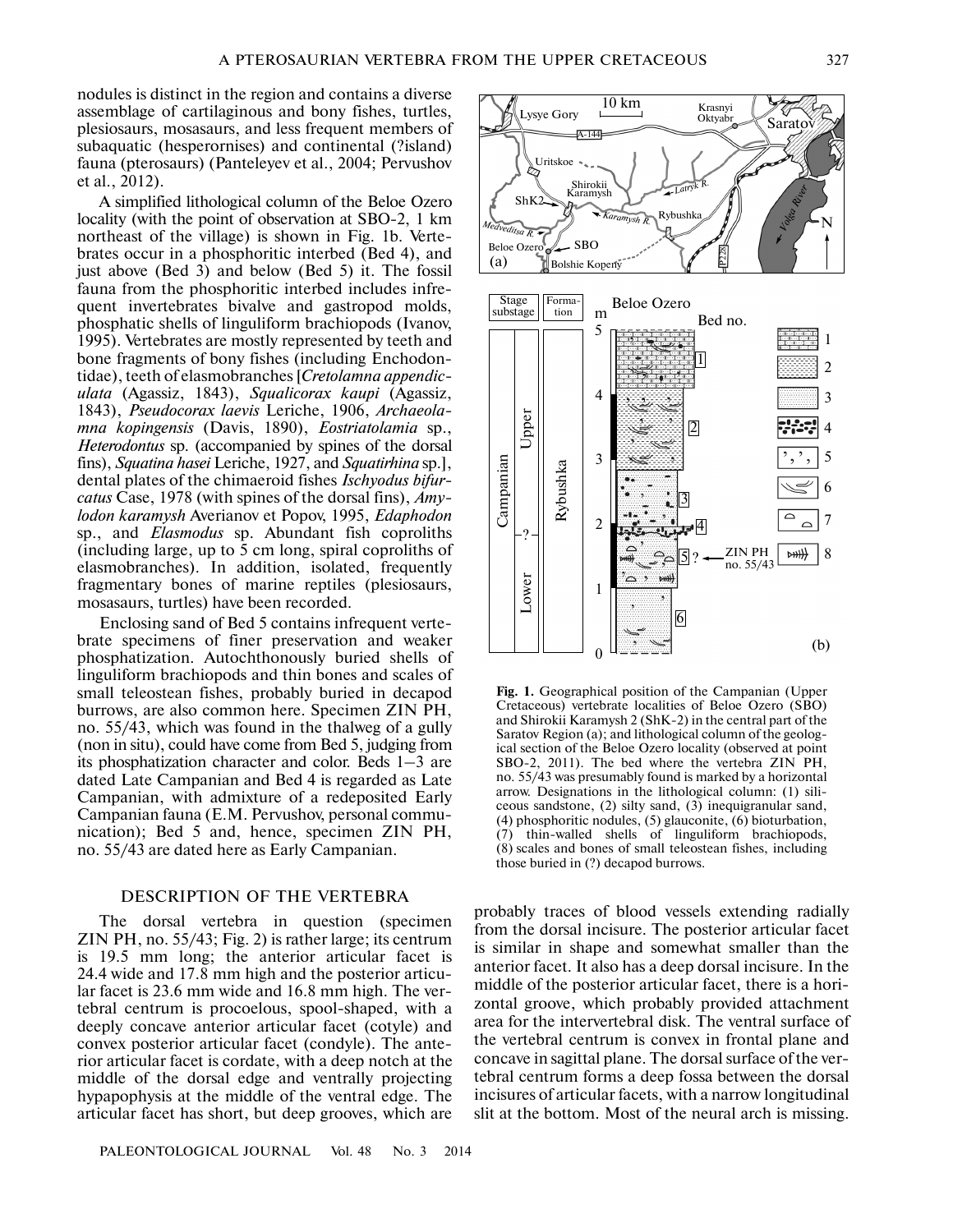

**Fig. 2.** Dorsal vertebra of Azhdarchidae indet., specimen ZIN PH, no. 55/43: (a) anterior, (b) posterior, (c) dorsal, (d) lateral, and (e) ventral views; Saratov Region, Beloe Ozero; Rybushka Formation, Upper Cretaceous, Lower Campanian. Designations: (*cn*) posterior articular condyles of a vertebral centrum, (*ct*) the anterior articular body surface of a vertebra, (*nc*) the neural canal, (*pf*) a pneumatic foramen.

The spinal canal foramen is ovate (with a longer dorsal axis). The neural arch is inclined anteriorly, overhang ing the anterior articular facet. Approximately one third of the centrum length is located behind the pos terior edge of the neural arch. On the anterior side of the left wall of the spinal canal, the medial edge of a very large pneumatic foramen is preserved (Fig. 2a). The dorsal surface of the spinal canal is very short, only 36% of the vertebral centrum extent. Conse quently, the zygapophyses were probably separated by deep vertical grooves. The neural arch is composed of strongly pneumatized bone tissue of bars and plates perforated by large foramina.

# COMPARISON AND DISCUSSION

Judging from a few available detailed descriptions, the dorsal vertebrae of Pterodactyloidea are more or less uniform. The dorsal vertebra of *Pteranodon* sp. from the Coniacian–Campanian of Kansas, United States (Bennett, 2001, text-fig. 48) differs from speci men ZIN PH, no. 55/43 in the transversely narrower vertebral centrum, the absence of a hypapophysis, and in the smaller pneumatic foramen at the base of the prezygapophysis. The transversely wider centra of the dorsal vertebrae are apparently characteristic of the pterosaur family Azhdarchidae (Bennett, 2001, p. 52; Averianov, 2010, p. 291).

Specimen ZIN PH, no. 55/43 is somewhat larger than the vertebrae of the azhdarchoid "*Bennettazhia oregonensis*" (Gilmore, 1928) from the Albian of Ore gon, United States (Gilmore, 1928, text-fig. 2). These vertebrae lack a hypapophysis and, at the base of the prezygapophysis, there is neither lateral depression nor pneumatic foramen. Remaining features of the vertebral shape are very similar.

The vertebra in question (ZIN PH, no. 55/43) is more than twice as large as known free dorsal vertebrae of the azhdarchid *Azhdarcho lancicollis* Nesov, 1984 from the Turonian of Uzbekistan (Averianov, 2010, text-fig. 19). None of these vertebrae have a hypapophysis. The large lateral pneumatic foramen in the neu ral arch of ZIN PH, no. 55/43 apparently corresponds to the lateral depression recognized in one specimen of *A. lancicollis* (Averianov, 2010, text-fig. 19D). The neu ral arch in the form from Saratov is pneumatized to a much greater extent than in *Azhdarcho*.

The posterior articular facet of specimen ZIN PH, no. 55/43 is almost identical to that of the notarium of the azhdarchid *Volgadraco bogolubovi* Averianov,